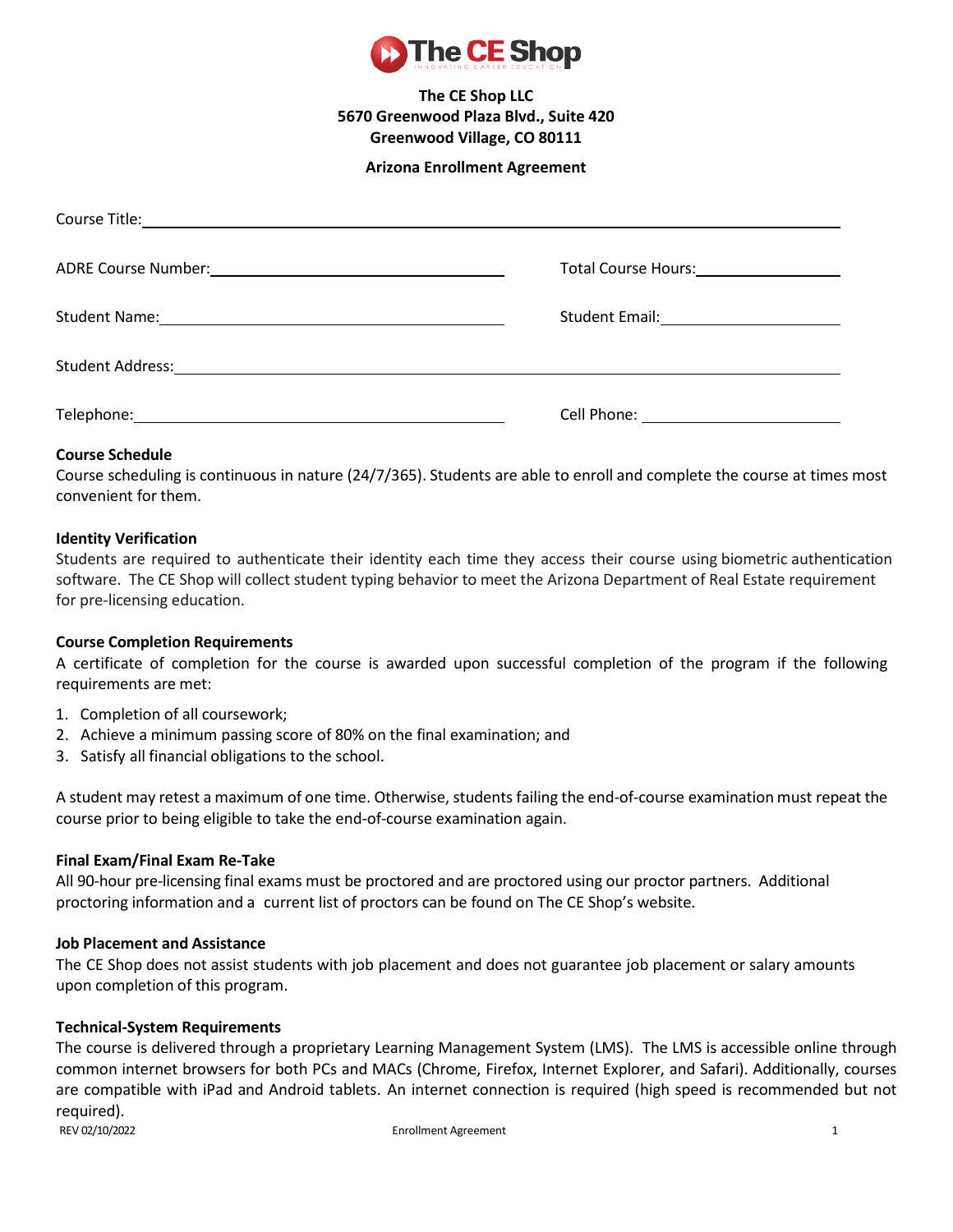

### **Arizona Enrollment Agreement**

## **Arizona 90-hour Salesperson Course – Topical Outline and Learning Objectives**

| 0 minutes                                                   | Your Arizona 90-hour Salesperson Course   |
|-------------------------------------------------------------|-------------------------------------------|
| <b>Section Learning Objectives</b>                          |                                           |
| *Let's get started.                                         |                                           |
| <b>Minutes</b>                                              | <b>Units</b>                              |
| 10                                                          | Welcome to pre-licensing!                 |
| 50 minutes                                                  | <b>Sources of Arizona Real Estate Law</b> |
| <b>Section Learning Objectives</b>                          |                                           |
| *Identify the federal and state sources of real estate law. |                                           |
| <b>Minutes</b>                                              | <b>Units</b>                              |
| 50                                                          | Sources of Arizona Real Estate Law        |
| 200 minutes                                                 | Arizona Real Estate License Law           |

### **Section LearningObjectives**

\*Recall the requirements for real estate salesperson licensure, including exemptions.

\*Recall the licensure requirements for operating branch offices, including temporary real estate brokers' licenses and proper notifications to the department.

\*Identify license law violations and their consequences.

\*Recall the purpose and the process of the real estate recovery fund.

| <b>Minutes</b> | <b>Units</b>                                                                 |
|----------------|------------------------------------------------------------------------------|
| 55             | Real Estate Licensing in Arizona                                             |
| 45             | Arizona Brokerage Licensing Requirements                                     |
| 45             | The Care and Feeding of Your Arizona Salesperson License                     |
| 55             | License Law Violations                                                       |
| 50 minutes     | Duties and Powers of the Arizona Real Estate Commissioner and Advisory Board |

### **Section LearningObjectives**

| *Define the purpose, powers, and responsibilities of the Arizona real estate commissioner and Real Estate Advisory Board. |                                                         |  |
|---------------------------------------------------------------------------------------------------------------------------|---------------------------------------------------------|--|
| <b>Minutes</b>                                                                                                            | Units                                                   |  |
| 50                                                                                                                        | The Arizona Real Estate Commissioner and Advisory Board |  |
| 50 minutes                                                                                                                | <b>Arizona Timeshares</b>                               |  |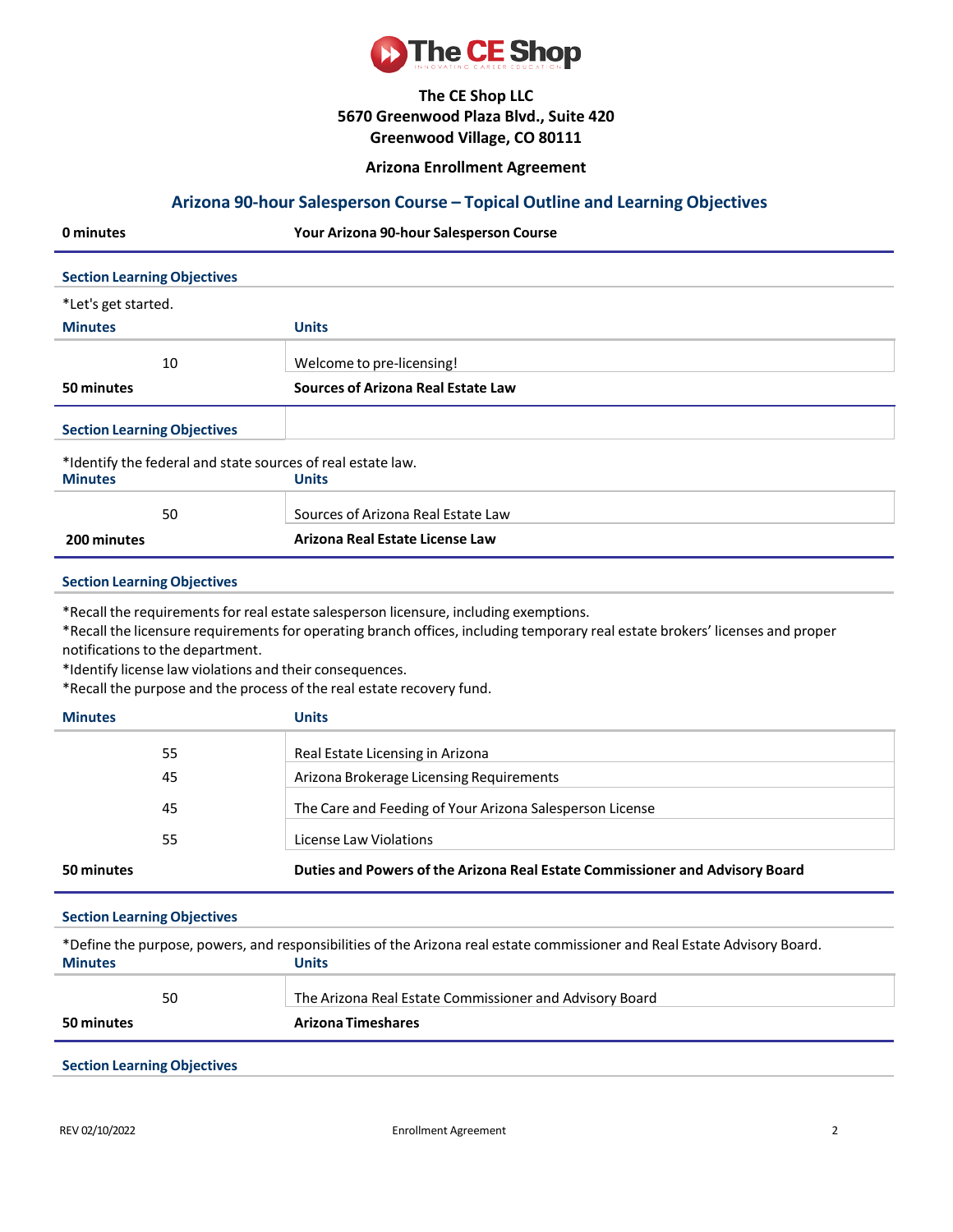

## **Arizona Enrollment Agreement**

\*Describe laws that regulate the commissioner approval, advertising, and sale of timeshare transactions.

| <b>Minutes</b>                                                                                                         | <b>Units</b>                                                                                                                                                                                                                                                                                 |
|------------------------------------------------------------------------------------------------------------------------|----------------------------------------------------------------------------------------------------------------------------------------------------------------------------------------------------------------------------------------------------------------------------------------------|
| 50                                                                                                                     | Developer Timeshare Requirements                                                                                                                                                                                                                                                             |
| 150 minutes                                                                                                            | <b>Rules for Professional Conduct in Arizona</b>                                                                                                                                                                                                                                             |
| <b>Section Learning Objectives</b>                                                                                     |                                                                                                                                                                                                                                                                                              |
|                                                                                                                        | *Identify the requirements of a licensee's professional conduct toward transaction parties, the public, and other licensees.<br>*Identify the requirements of a licensee's professional conduct toward clients.<br>*Identify the requirements of professional conduct in brokerage business. |
| <b>Minutes</b>                                                                                                         | <b>Units</b>                                                                                                                                                                                                                                                                                 |
| 50                                                                                                                     | Ethics and Professionalism in Arizona Real Estate                                                                                                                                                                                                                                            |
| 60                                                                                                                     | Professional Conduct with Clients in Arizona                                                                                                                                                                                                                                                 |
| 40                                                                                                                     | Professionalism in Real Estate Business                                                                                                                                                                                                                                                      |
| 50 minutes                                                                                                             | <b>Real Estate Advertising Rules in Arizona</b>                                                                                                                                                                                                                                              |
| <b>Section Learning Objectives</b>                                                                                     |                                                                                                                                                                                                                                                                                              |
| *Describe the rules pertaining to real estate advertising in Arizona.                                                  |                                                                                                                                                                                                                                                                                              |
| <b>Minutes</b>                                                                                                         | <b>Units</b>                                                                                                                                                                                                                                                                                 |
| 50                                                                                                                     | Real Estate Advertising Rules in Arizona                                                                                                                                                                                                                                                     |
| 50 minutes                                                                                                             | <b>Compensation and Fees in Arizona</b>                                                                                                                                                                                                                                                      |
| <b>Section Learning Objectives</b>                                                                                     |                                                                                                                                                                                                                                                                                              |
|                                                                                                                        | *Recall the rules related to licensee compensation and fees in Arizona.                                                                                                                                                                                                                      |
| <b>Minutes</b>                                                                                                         | <b>Units</b>                                                                                                                                                                                                                                                                                 |
| 50                                                                                                                     | Compensation and Fees in Arizona                                                                                                                                                                                                                                                             |
| 50 minutes                                                                                                             | <b>Trust Accounts and Recordkeeping in Arizona</b>                                                                                                                                                                                                                                           |
| <b>Section Learning Objectives</b>                                                                                     |                                                                                                                                                                                                                                                                                              |
| *Recall the trust fund handling process and recognize the value of properly handling moneys held in trust for clients. |                                                                                                                                                                                                                                                                                              |
| <b>Minutes</b>                                                                                                         | <b>Units</b>                                                                                                                                                                                                                                                                                 |
| 35                                                                                                                     | <b>Trust Account Management</b>                                                                                                                                                                                                                                                              |
| 15                                                                                                                     | Recordkeeping Basics                                                                                                                                                                                                                                                                         |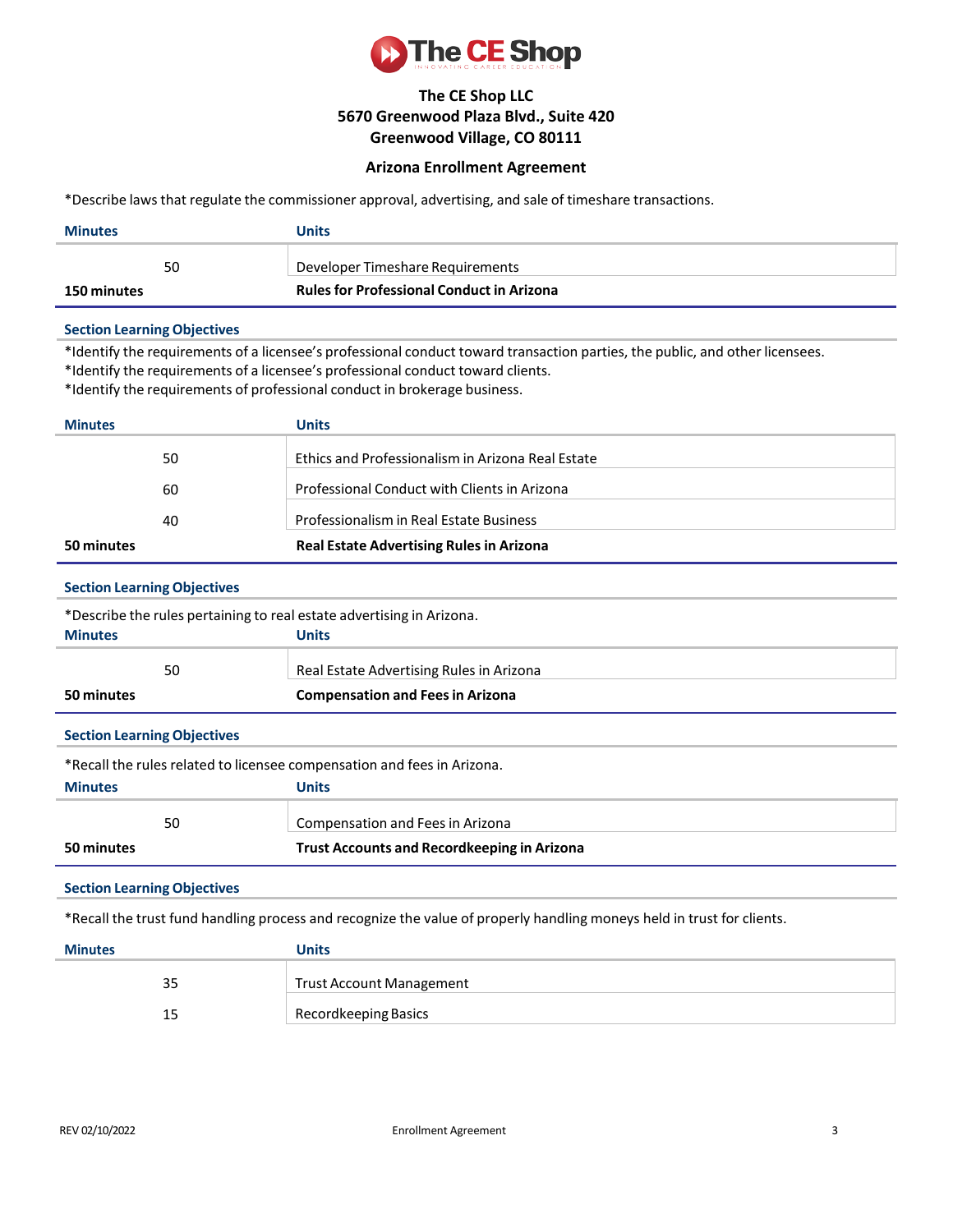

### **Arizona Enrollment Agreement**

**100 minutes Basic Agency Law**

\*Recall how agency relationships are created and terminated.

| <b>Minutes</b> | <b>Units</b>                                      |
|----------------|---------------------------------------------------|
| 40             | Types of Agents and Agencies                      |
| 25             | <b>Agency Creation and Termination</b>            |
| 35             | Responsibilities of Agents                        |
| 200 minutes    | <b>Working with Buyers and Sellers in Arizona</b> |

### **Section LearningObjectives**

\*Identify Arizona requirementsfor real estate employment agreements, co-brokerage agreements, and cooperation agreements. \*Recall the basics of seller agency, the duties of a listing agent, standard types of listing agreements and their common elements, and recall MLS benefits and usage guidelines.

\*Differentiate between full service and limited service MLS listings; identify the rules for using pocket listings, office exclusives, coming soon listings, and net listings; and outline the basics of seller negotiation.

\*Identify the importance of buyer agency, types of buyer-broker agreements, and basic buyer negotiation strategies.

| <b>Minutes</b> | <b>Units</b>                                             |
|----------------|----------------------------------------------------------|
| 25             | Employment and Cooperation Agreements in Arizona         |
| 50             | Working with Sellers                                     |
| 75             | Listings, Advertising, and Seller Negotiation Strategies |
| 50             | Working with Buyers                                      |
| 100 minutes    | <b>Basic Contract Law</b>                                |

### **Section LearningObjectives**

\*Differentiate between express and implied, bilateral and unilateral, and executed and executory contracts. \*Clarify the differences between valid, void, voidable, and unenforceable contracts.

| <b>Minutes</b>     | <b>Units</b>                           |
|--------------------|----------------------------------------|
| 40                 | Contract Types and Their Legal Effects |
| 60                 | <b>Performance of Contracts</b>        |
| <b>150 minutes</b> | <b>Arizona Contracts</b>               |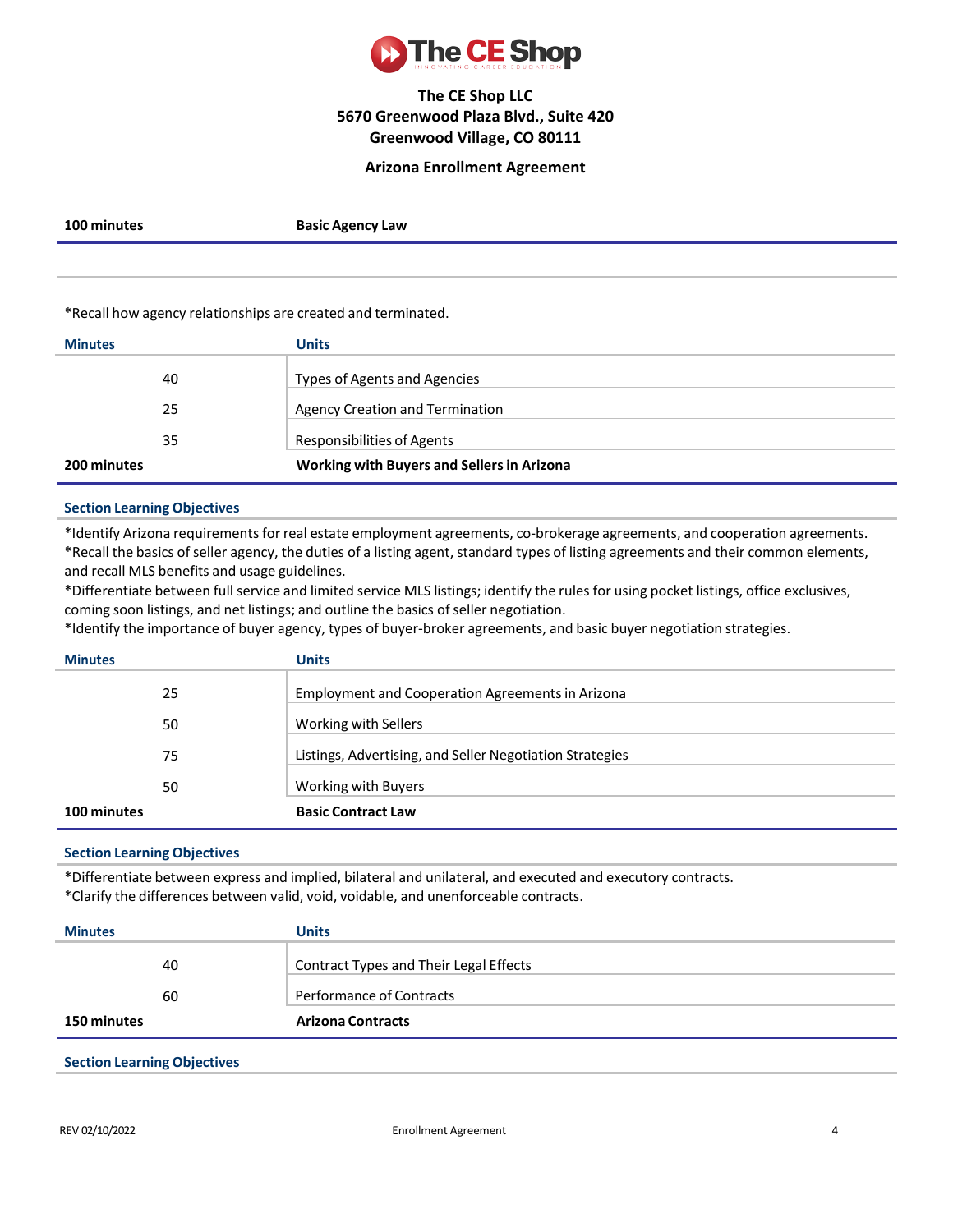

## **Arizona Enrollment Agreement**

\*Identify the appropriate use of Arizona contract forms.

\*Recall how various contract elements and provisions impact real estate transactions.

\*Identify specific types of real estate interests.

| <b>Minutes</b> | <b>Units</b>                                           |
|----------------|--------------------------------------------------------|
| 30             | Arizona Real Estate Contracts                          |
| 20             | Arizona Purchase Contracts                             |
| 30             | Arizona Contract Interests                             |
| 20             | Arizona Offers and Counter-Offers                      |
| 50             | <b>Earnest Money and Closings</b>                      |
| 150 minutes    | <b>Real Property Interests, Estates, and Tenancies</b> |

### **Section LearningObjectives**

\*Identify the bundle of rights associated with property ownership, define an appurtenance, and learn how to distinguish real property from personal property.

\*Identify common forms of ownership, including freehold, leasehold, fee simple, conventional, and legal life estates. \*Recall the various ways title to real property can be held, and how the way in which a property is titled affects its use and transfer.

| <b>Minutes</b> | <b>Units</b>                           |
|----------------|----------------------------------------|
| 25             | Rights of Property Ownership           |
| 40             | Estates in Land and Forms of Ownership |
| 65             | How Title May Be Held                  |
| 20             | Other Ways to Hold Title               |
| 50 minutes     | <b>Shared Ownership</b>                |

### **Section LearningObjectives**

\*Identify cooperatives, condominiums, and PUDs as types of shared ownership.

| <b>Minutes</b>     | <b>Units</b>                                |
|--------------------|---------------------------------------------|
| 50                 | Types of Shared Ownership                   |
| <b>150 minutes</b> | <b>Public and Private Land Use Controls</b> |

### **Section LearningObjectives**

\*Identify private land use controls and enforcement measures.

\*Identify the government's role in public land use controls.

\*Identify the land use planning and enforcement that occur at the local level.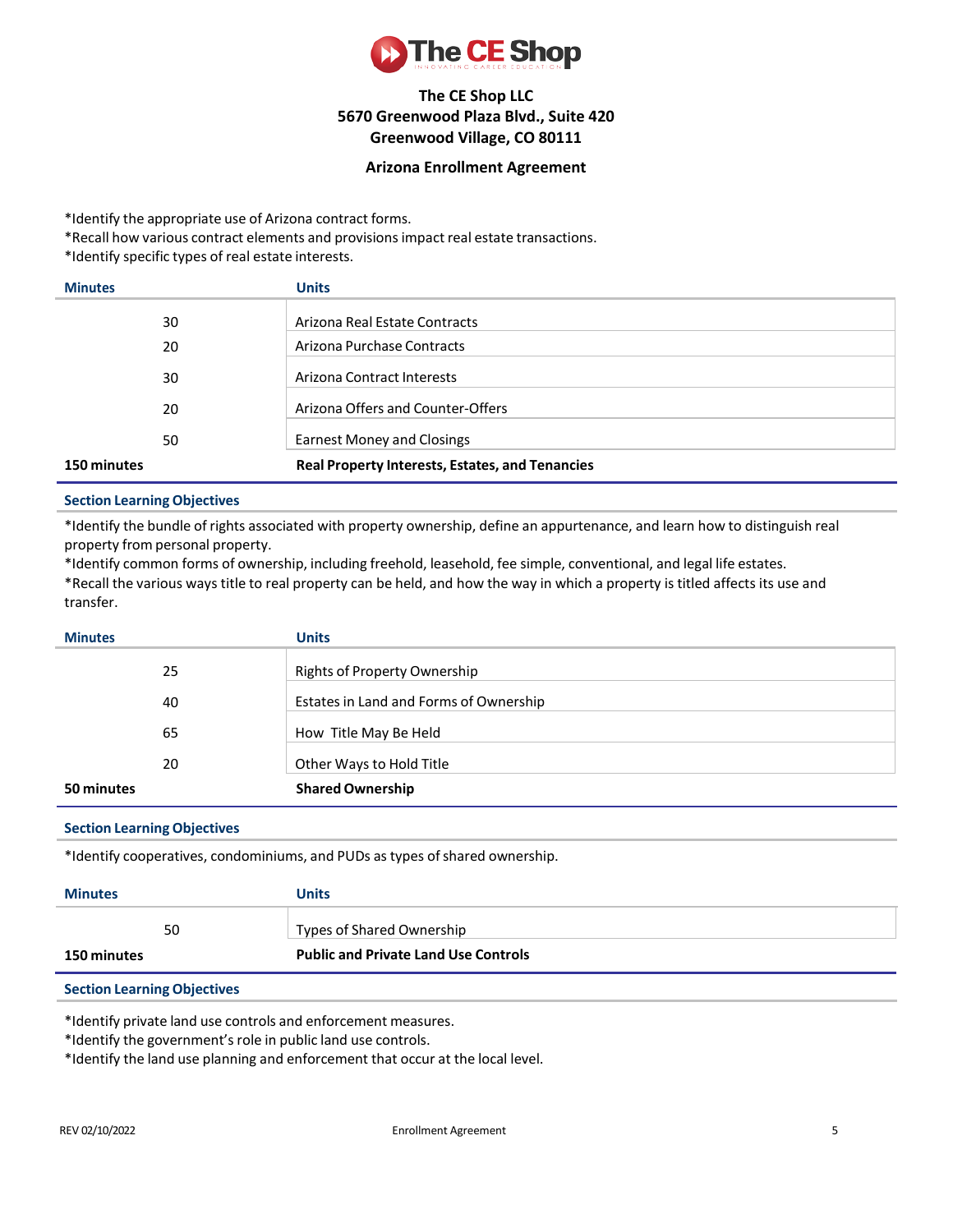

## **Arizona Enrollment Agreement**

| <b>Minutes</b> |    | Units                               |
|----------------|----|-------------------------------------|
|                | 30 | <b>Private Land Use Controls</b>    |
|                | 40 | <b>Public Land Use Controls</b>     |
|                | 50 | Public Land Use Controls and Zoning |
|                | 30 | Local Land Use Planning and Zoning  |
| 150 minutes    |    | <b>Encumbrances in Arizona</b>      |

#### **Section LearningObjectives**

\*Identify types of non-monetary encumbrances, including easements, encroachments, and license; and recall Arizona exemptions to encumbrances.

\*Identify liens as a type of monetary encumbrance, types of liens, and how they're prioritized upon foreclosure.

\*Recall Arizona rules for judgment liens, the basics of mechanics' liens, how encumbrances create a cloud on the title, and ways in which title clouds can be removed.

| <b>Minutes</b> | <b>Units</b>                               |
|----------------|--------------------------------------------|
| 75             | Non-Monetary Encumbrances                  |
| 75             | Monetary Encumbrances: Liens and Judgments |
| 50 minutes     | <b>Arizona Property Taxes</b>              |

### **Section LearningObjectives**

\*Recall property tax-related information in Arizona.

| <b>Minutes</b> |    | <b>Units</b>                             |
|----------------|----|------------------------------------------|
|                | 35 | Arizona Property Taxes                   |
|                | 15 | Property Tax Liens and Liens in Arizona  |
| 50 minutes     |    | <b>Income Tax Aspects of Real Estate</b> |

### **Section LearningObjectives**

\*Identify income tax issues related to ownership of real estate.

| <b>Minutes</b> | <b>Units</b>                |
|----------------|-----------------------------|
| 30             | Homeowners and Income Taxes |
| 20             | Investors and Income Taxes  |
| 100 minutes    | Arizona Water Law           |

\*Recognize how Arizona manages its water rights.

\*Recall the major outcomes of the Arizona Groundwater Act of 1980.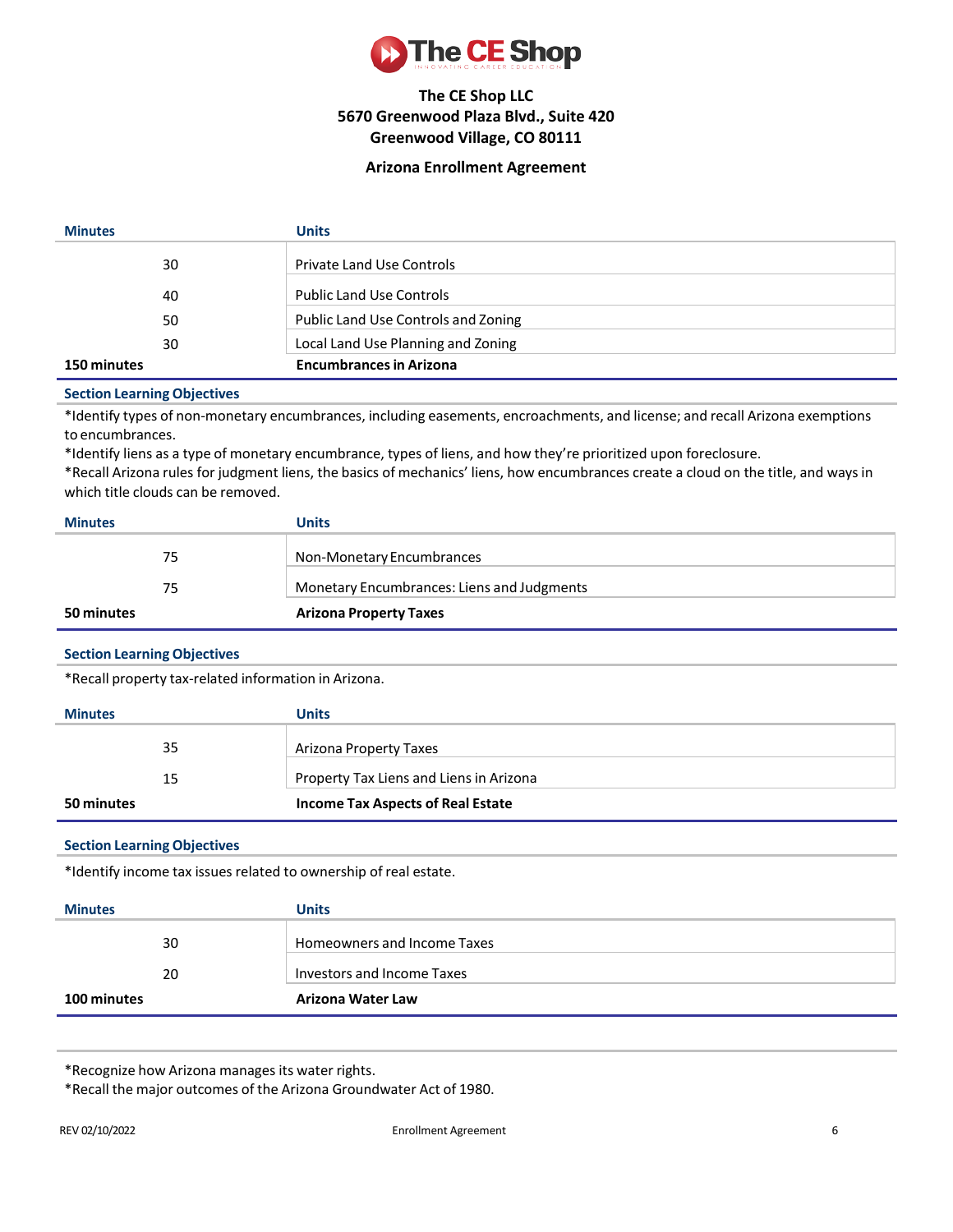

### **Arizona Enrollment Agreement**

| <b>Minutes</b> | <b>Units</b>                        |
|----------------|-------------------------------------|
| 40             | Water Law in Arizona                |
| 60             | Water Management in Arizona         |
| 200 minutes    | <b>Environmental Law in Arizona</b> |

### **Section LearningObjectives**

\*Describe the purpose and impact of the EPA, environmental assessments, CERCLA, and the SARA.

\*Describe the purpose and impact of legislation designed to protect or restore clean air, water, wetlands, and floodplains, protect consumers from lead-based paint, and clean up brownfields.

\*Recall the majorsources of outdoor hazards and their disclosure requirements.

\*Recall the majorsources of indoor hazards and their disclosure requirements.

| <b>Minutes</b> | Units                                               |
|----------------|-----------------------------------------------------|
| 50             | Environmental Regulators and Regulations in Arizona |
| 100            | Common Hazardous Substances                         |
| 50             | <b>Other Environmental Issues</b>                   |
| 100 minutes    | <b>Real Property Characteristics in Arizona</b>     |

### **Section LearningObjectives**

\*Differentiate between personal property, real property, and fixtures.

\*Recall land characteristics and legal descriptions.

| <b>Minutes</b>     | Units                                        |
|--------------------|----------------------------------------------|
| 50                 | <b>Real Property</b>                         |
| 50                 | This Land Is Your Land, This Land Is My Land |
| <b>150 minutes</b> | Land Development and Zoning in Arizona       |

## **Section LearningObjectives**

\*Identify zoning terms, zoning basics, the Interstate Land Sales Act, and planned community terms and regulations.

\*Recognize definition of and rules for the sale of subdivided land.

\*Recognize the definition of and rules for the sale of unsubdivided land.

| <b>Minutes</b> | <b>Units</b>                         |
|----------------|--------------------------------------|
| 60             | Zoning                               |
| 60             | Selling Subdivided Land in Arizona   |
| 60             | Selling Unsubdivided Land            |
| 150 minutes    | <b>Deed Types and Title Transfer</b> |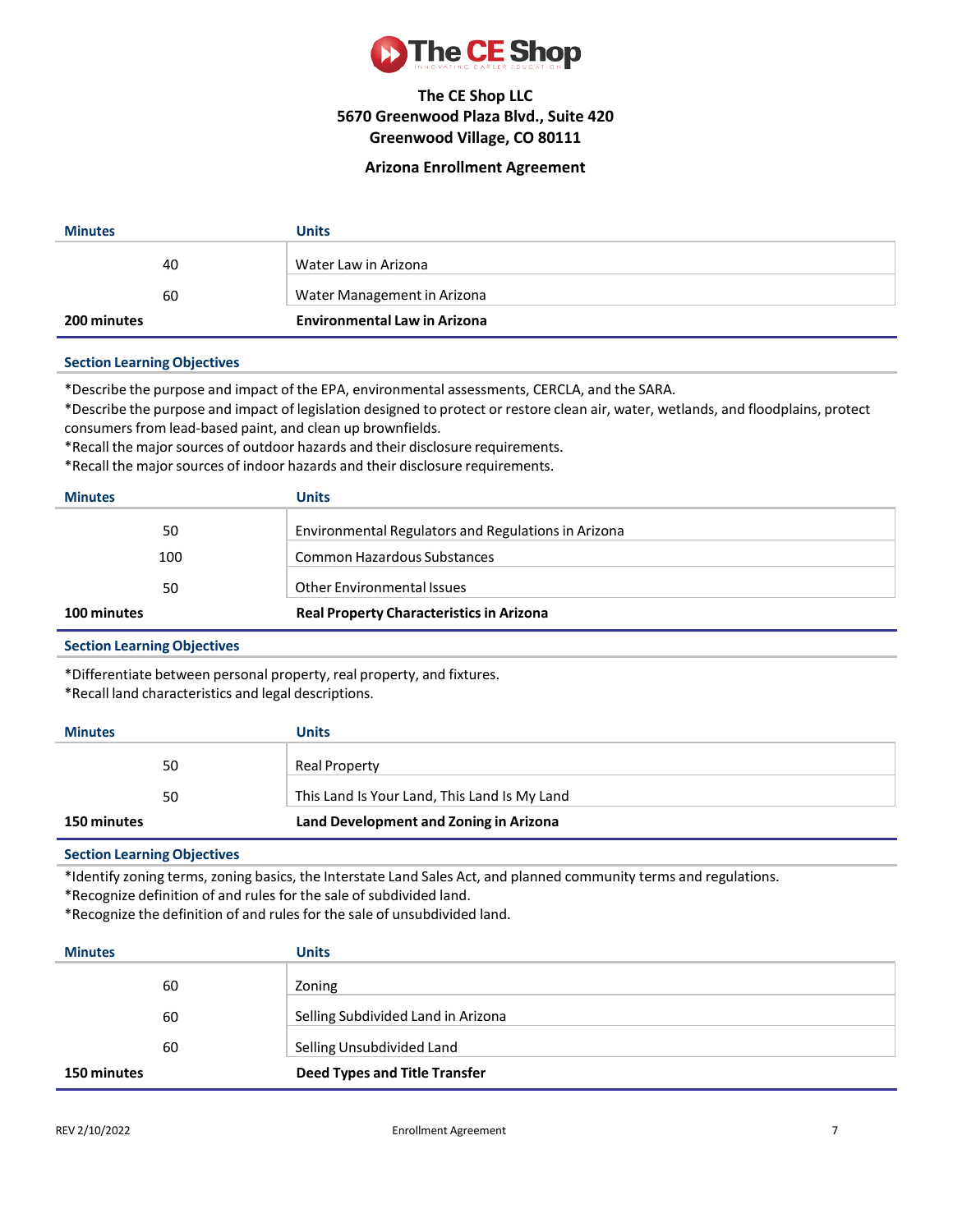

### **Arizona Enrollment Agreement**

### **Section LearningObjectives**

\*Identify the purpose, types, and essential elements of a deed.

- \*Recognize the importance of title recording and delivery and acceptance of a deed.
- \*Recall the value of title insurance in the property transaction process.

| <b>Minutes</b> | <b>Units</b>                 |
|----------------|------------------------------|
| 35             | <b>Title and Deed Basics</b> |
| 30             | Title Insurance              |
| 65             | Conveyance of Title          |
| 20             | Deed Recording               |
| 100 minutes    | <b>Escrow and Settlement</b> |

### **Section LearningObjectives**

\*Define and understand real estate escrow, double escrow, participants and their tasks and responsibilities, RESPA, and the closing process requirements.

\*Identify and describe the closing statement'ssignificant elements, FIRPTA, and commissions disbursal.

| <b>Minutes</b> |    | <b>Units</b>                               |
|----------------|----|--------------------------------------------|
|                | 50 | <b>Escrow and Settlement Basics</b>        |
|                |    |                                            |
|                | 50 | Settlement                                 |
| 100 minutes    |    | <b>Following Federal Fair Housing Laws</b> |

### **Section LearningObjectives**

\*Identify fair housing laws, protected classes, covered transactions, specific practices to avoid, and types and consequences of violations.

\*Apply knowledge of fair housing law to specific situations.

| <b>Minutes</b> |    | <b>Units</b>                                          |
|----------------|----|-------------------------------------------------------|
|                | 40 | Fair Housing Laws and Consequences for Non-Compliance |
|                | 40 | Practical Application of Fair Housing Laws            |
|                | 20 | Compliance and Fair Housing Case Studies              |
| 200 minutes    |    | <b>Leases in Arizona</b>                              |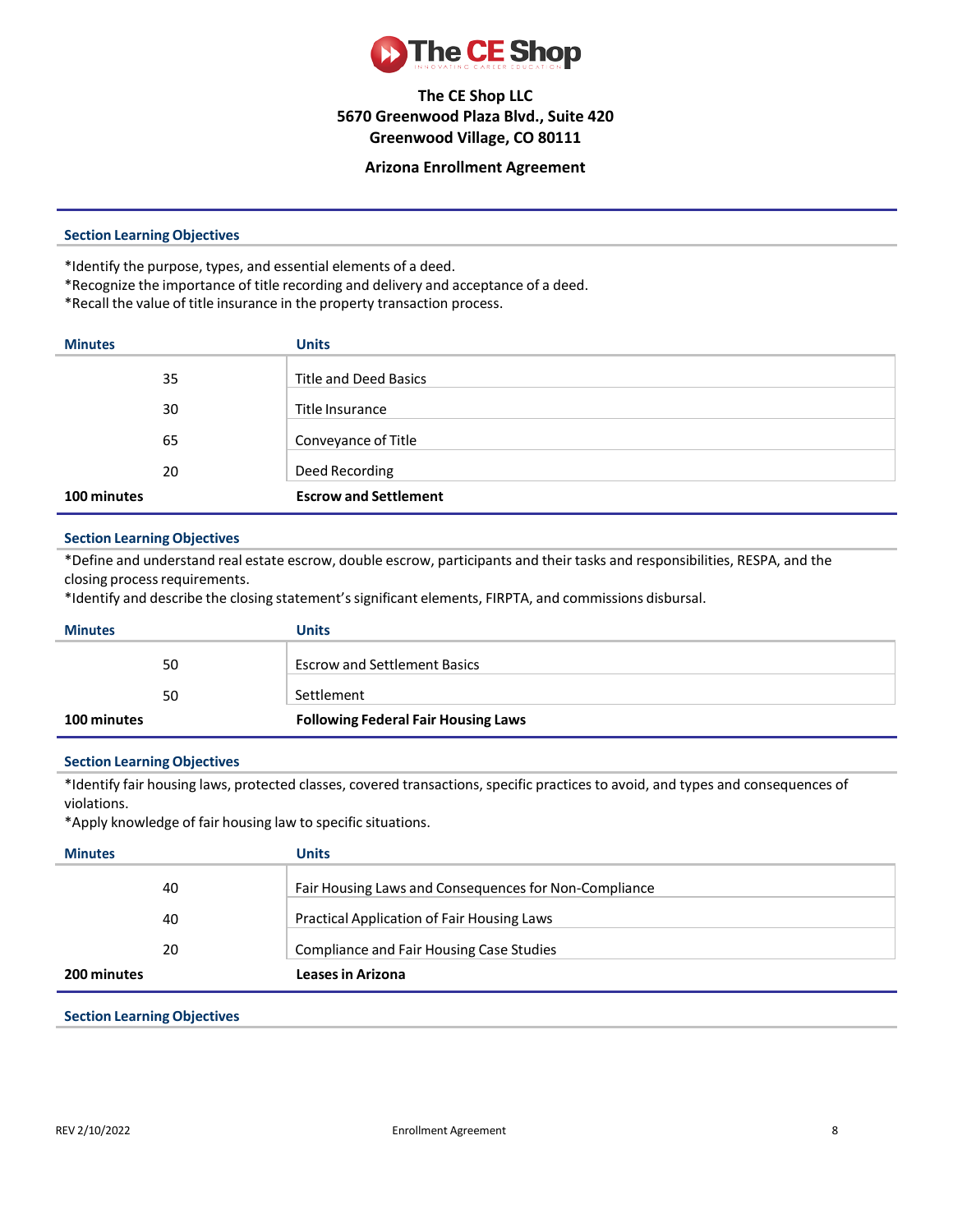

### **Arizona Enrollment Agreement**

\*Recognize the types of residential leases, lease provisions, and lease requirementsin Arizona.

\*Identify the types of commercial leases and the clauses found in commercial leases in Arizona.

\*Define the common lease-related terminology.

\*Describe how foreclosure affects a leasehold interest.

| <b>Minutes</b>     | <b>Units</b>                           |
|--------------------|----------------------------------------|
| 80                 | Residential Leases in Arizona          |
| 70                 | Commercial Leases in Arizona           |
| 50                 | More About Arizona Leases              |
| <b>150 Minutes</b> | <b>Arizona Landlord and Tenant Act</b> |

### **Section LearningObjectives**

\*Recognize rental agreement restrictions,such as maintaining the property and accessing occupied units, and security deposit rules.

\*Recall tenant maintenance responsibilities and the duty to comply with property rules.

\*Identify landlord and tenant remedies, as well as required notices.

| <b>Minutes</b> |    | <b>Units</b>                          |
|----------------|----|---------------------------------------|
|                | 30 | Overview and General Information      |
|                | 60 | Landlord Obligations                  |
|                | 30 | <b>Tenant Obligations</b>             |
|                | 60 | Remedies                              |
| 200 minutes    |    | <b>Property Management in Arizona</b> |

### **Section LearningObjectives**

\*Identify licensing and certification requirements for property managersin Arizona.

\*Recall duties and responsibilities of Arizona property managers.

\*Identify commonly used property manager documents, including the property management agreement.

\*Discuss why property managers have high professional liability exposure and how they can protect themselves.

| <b>Minutes</b> | <b>Units</b>                                         |
|----------------|------------------------------------------------------|
| 30             | Licensing Requirements for Arizona Property Managers |
| 60             | <b>Property Management Documents</b>                 |
| 65             | Duties of Property Managers in Arizona               |
| 45             | Property Manager Risk Management                     |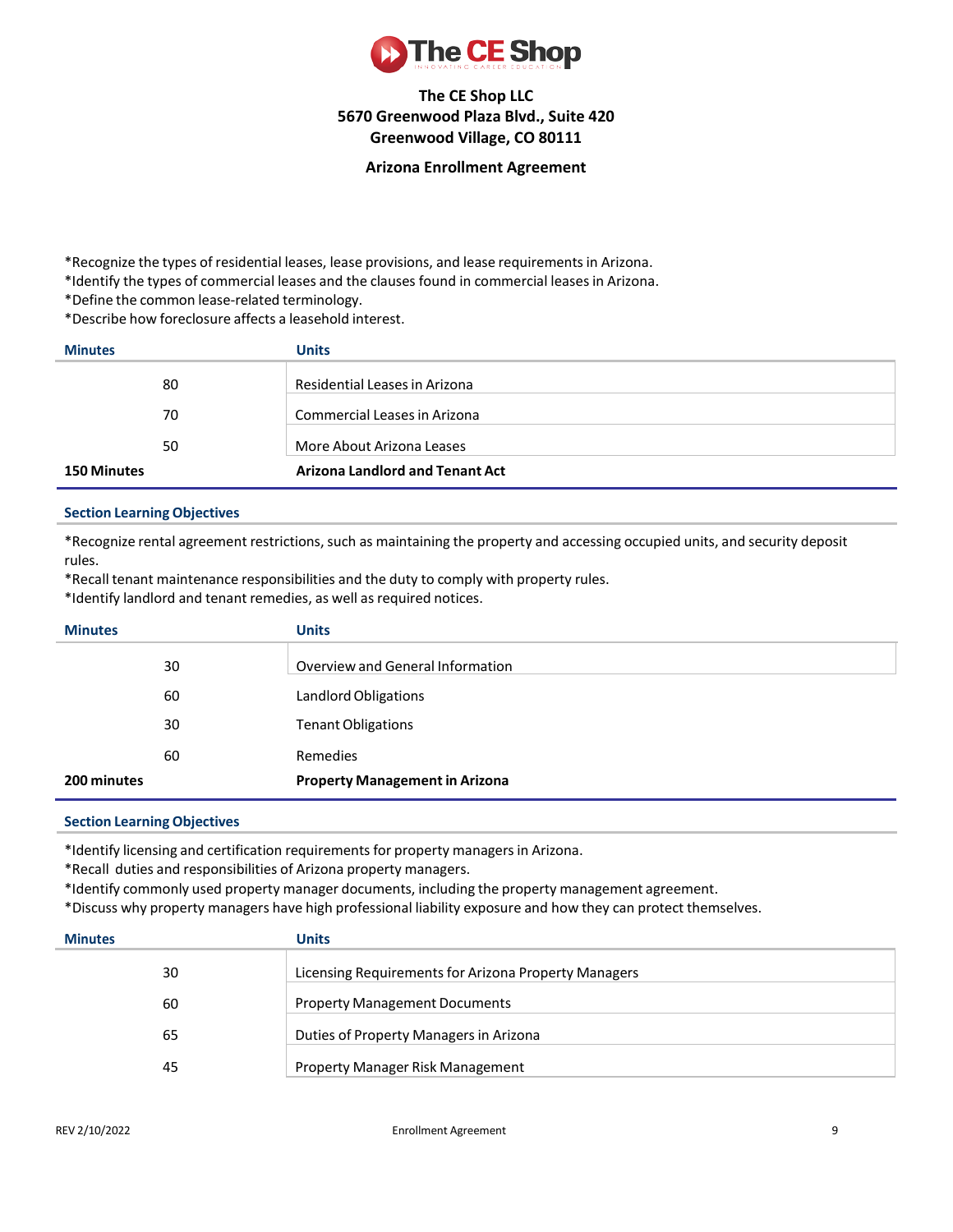

### **Arizona Enrollment Agreement**

| 50 minutes                  | <b>Property Insurance and Warranties</b> |
|-----------------------------|------------------------------------------|
| Continued on the Objectives |                                          |

### **Section LearningObjectives**

\*Identify the different types of insurance options related to real estate, the purpose of flood insurance, the difference between insurance and warranties, and describe and explain a claims history report.

| <b>Minutes</b>     |    | <b>Units</b>                           |
|--------------------|----|----------------------------------------|
|                    | 50 | Property Insurance and Home Warranties |
| <b>150 minutes</b> |    | Appraisal                              |

### **Section LearningObjectives**

\*Describe the purpose of an appraisal and the three approaches appraisers may use to value a property.

\*Recognize factors that influence a property's appraisal value.

\*Calculate price or value using formulas.

| <b>Minutes</b> | <b>Units</b>                           |
|----------------|----------------------------------------|
| 55             | <b>Appraisal Basics</b>                |
| 50             | Appraisal Approaches to Value          |
| 30             | <b>Appraisal Math and Calculations</b> |
| 15             | <b>Requirements for Appraisers</b>     |
| 150 minutes    | <b>Sources of Financing</b>            |

### **Section LearningObjectives**

\*Describe the primary and secondary sources of mortgage funding.

\*Identify and explain the function of key participants in the secondary mortgage market.

\*Identify some of the alternative sources of financing available to borrowers.

| <b>Minutes</b> | Units                                                              |
|----------------|--------------------------------------------------------------------|
| 50             | The Primary Mortgage Market and Players                            |
| 60             | The Secondary Mortgage Market: Contributions to the Primary Market |
| 40             | Alternative Sources of Financing                                   |
| 150 minutes    | <b>Residential and Commercial Financing</b>                        |
|                |                                                                    |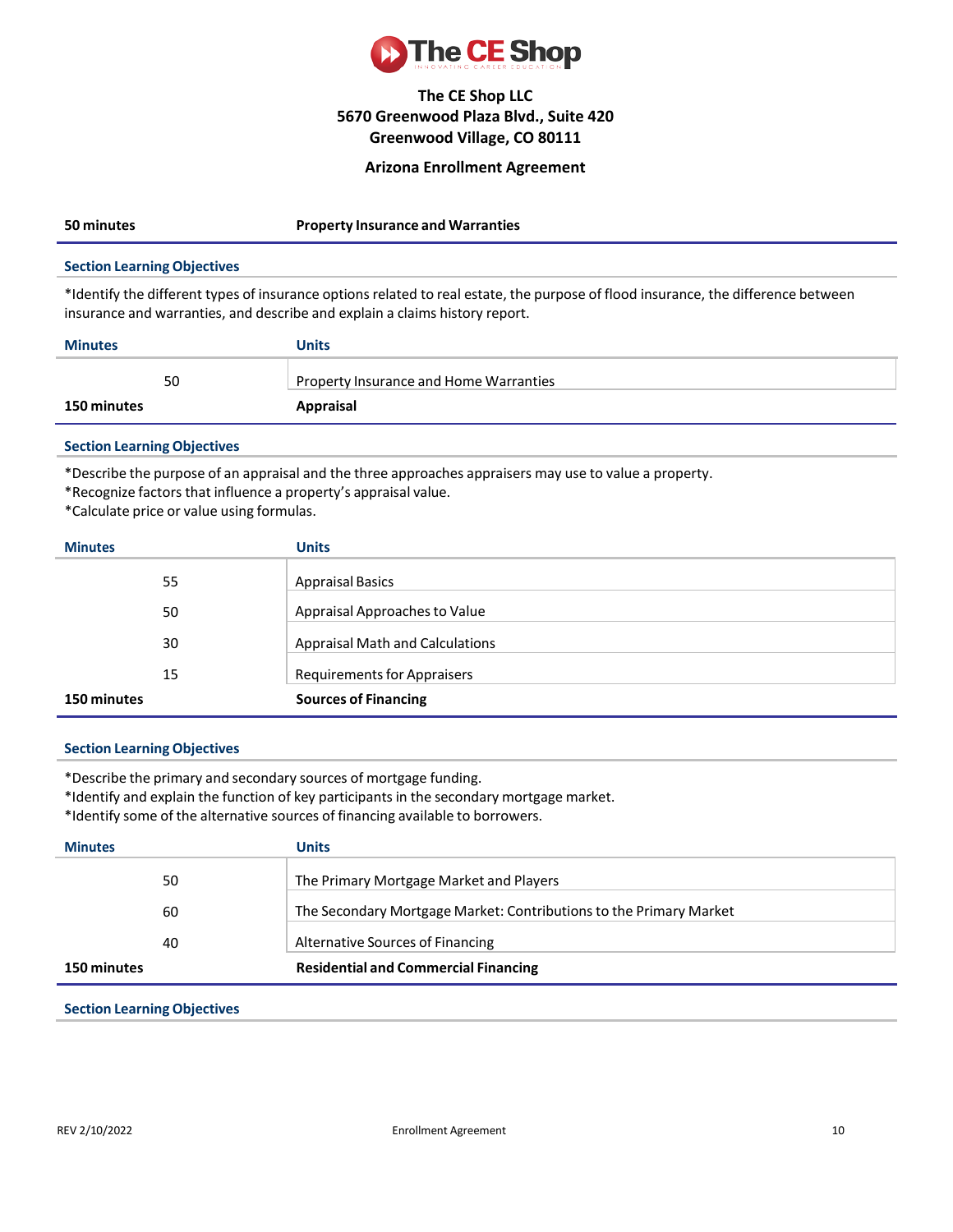

### **Arizona Enrollment Agreement**

\*Recall different home loan types, terminology, and sources.

\*Identify and describe parties to the lending process.

\*Identify programs designed to assist homebuyers in affording home loans, and understand federal legislation enacted to protect consumers of credit and illegal practices related to mortgage lending.

| <b>Minutes</b> | <b>Units</b>                             |
|----------------|------------------------------------------|
| 55             | <b>Getting to Know Financing</b>         |
| 25             | Qualifying the Borrower                  |
| 40             | Government Loan Programs and Regulations |
| 30             | Mortgage Loan Clauses                    |
| 100 minutes    | <b>Financing Instruments</b>             |

### **Section LearningObjectives**

\*Distinguish between the note with mortgage, note with deed of trust, and contract for sale.

\*Identify financing principles used throughout the financing process.

| <b>Minutes</b> | Units                                     |
|----------------|-------------------------------------------|
| 20             | Real Estate Financing Instruments: Theory |
| 80             | Using Financing Instruments               |
| 150 minutes    | Deed of Trust Foreclosure in Arizona      |

### **Section LearningObjectives**

\*Distinguish between judicial and non-judicial foreclosures and describe the process, timelines, and rights of the parties in each according to Arizona law.

\*Recall related foreclosure concepts, including foreclosure alternatives, forfeiture with an agreement forsale, reinstatement, and deficiency judgments.

\*Identify considerations for investors and licensees when working with distressed properties, including shortsales, REOs, and foreclosures.

| <b>Minutes</b> | <b>Units</b>                                                          |
|----------------|-----------------------------------------------------------------------|
| 60             | Foreclosures in Arizona                                               |
| 60             | Other Foreclosure Concepts                                            |
| 60             | <b>Distressed Property Transactions</b>                               |
| 200 minutes    | Property Condition and Disclosures and Consumer Protection in Arizona |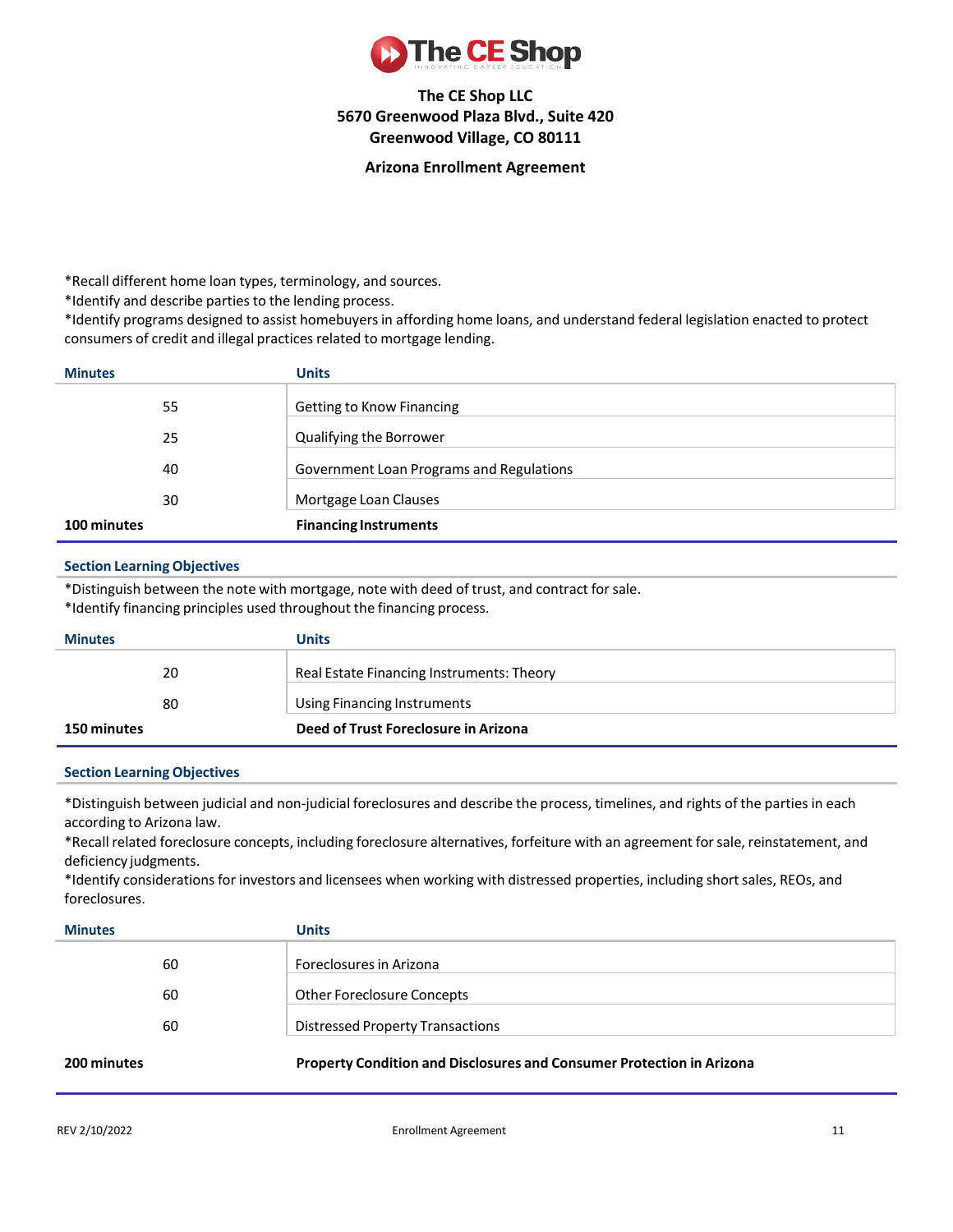

### **Arizona Enrollment Agreement**

### **Section LearningObjectives**

\*Identify the consumer privacy laws that apply to real estate transactions in Arizona.

\*Identify the mandatory disclosures required by Arizona statute or the commissioner's rules.

\*Identify who needs a contractor license in Arizona, and who can work under the handyman exemption.

\*Identify the situations in which licensed contractors must be used to make improvements to a property slated for re-sale or lease.

| <b>Minutes</b> | <b>Units</b>                                |
|----------------|---------------------------------------------|
|                |                                             |
| 40             | <b>Consumer Protection and Privacy Laws</b> |
| 30             | Property Disclosures in Arizona             |
| 50             | The Arizona Registrar of Contractors        |
| 30             | <b>Special Projects</b>                     |
| 200 minutes    | <b>Real Estate Math Calculations</b>        |

### **Section LearningObjectives**

\*Identify math skills needed for a career in real estate, and how to calculate percentages and commissions.

\*Identify how to calculate acreage, area, volume, and property taxes.

\*Recall the calculations required for performing a CMA, establishing a listing price, and determining net operating income, capitalization rate, and profit and loss.

\*Recall how to calculate interest, loan-to-value ratios, equity, loan discount points, loan origination fees, amortization, and closing prorations.

| <b>Minutes</b> | <b>Units</b>                               |
|----------------|--------------------------------------------|
|                |                                            |
|                |                                            |
|                |                                            |
|                |                                            |
| 30             | Common Calculations You'll Use Often       |
| 50             | Measurements and Property Tax Calculations |
|                |                                            |
| 50             | <b>Valuation Calculations</b>              |
| 70             | <b>Financing and Closing Calculations</b>  |
| 100 minutes    | <b>More Real Estate Math</b>               |

### **Section LearningObjectives**

\*Calculate appreciation and depreciation.

\*Identify how to calculate prorations of taxes, HOA fees, and other costs.

| <b>Minutes</b> | Units             |
|----------------|-------------------|
| 20             | Calculating Value |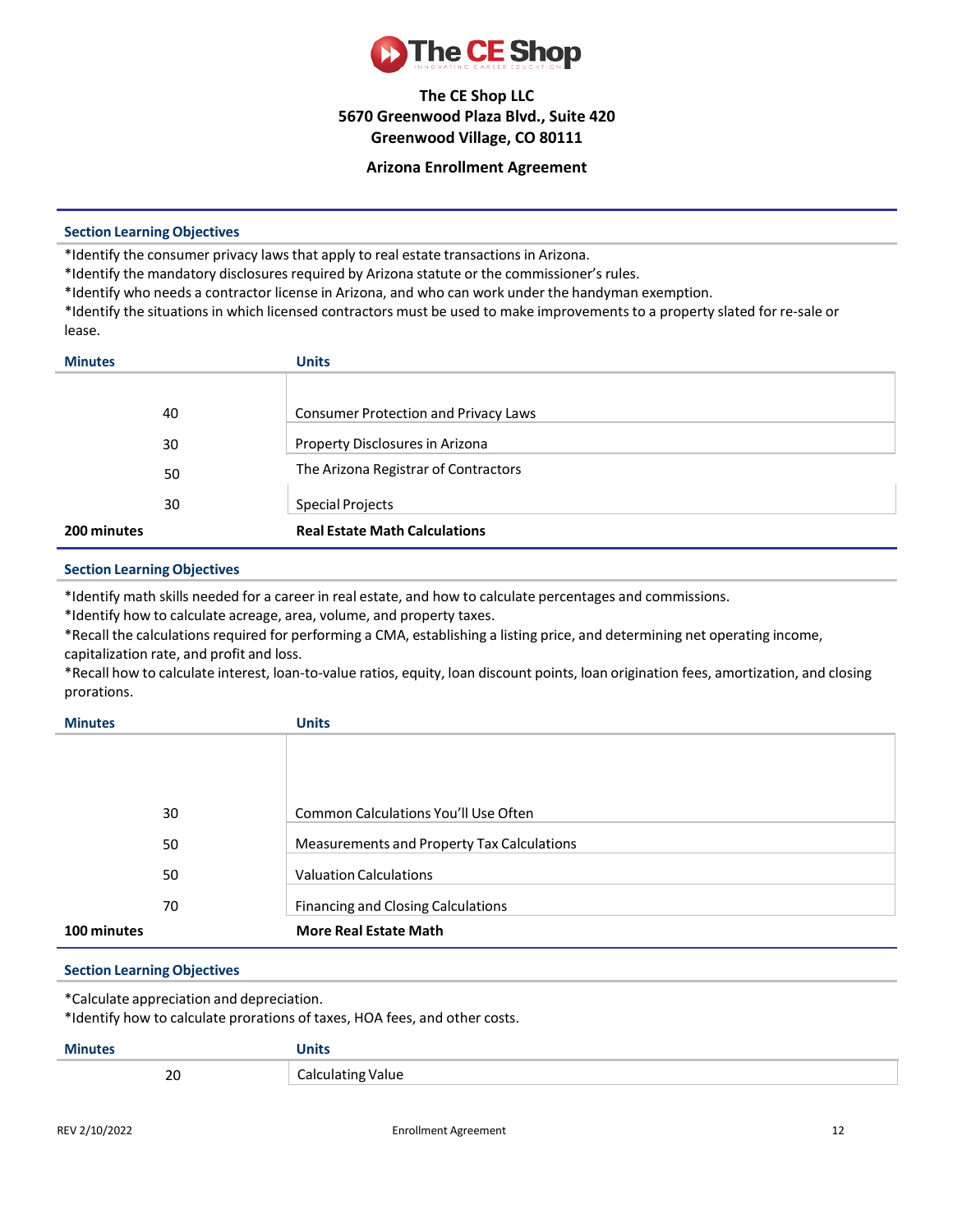

### **Arizona Enrollment Agreement**

| 80                                 | Calculating Closing Costs and Taxes            |
|------------------------------------|------------------------------------------------|
| 50 minutes                         | <b>Duties Owed to Third Parties in Arizona</b> |
| <b>Section Learning Objectives</b> |                                                |

\*Identify the value of third parties in the real estate industry, the legal limitations of third-party relationships, and the role affiliated service providers play for both the public and licensees.

| <b>Minutes</b> | <b>Units</b>                               |
|----------------|--------------------------------------------|
| 30             | Recognizing Third-Party Relationships      |
| 20             | Circle of Professional Service Providers   |
| 0 minutes      | Arizona 90-hour Salesperson Course Wrap-Up |

## **Section LearningObjectives**

\*Study and pass your exam with flying colors.

| x                                      | Arizona 90-Hour Salesperson Course Wrap-Up |
|----------------------------------------|--------------------------------------------|
| <b>Course Study Tools</b><br>0 minutes |                                            |

### **Section LearningObjectives**

\*Study topics on the national and state portion of the state pre-licensing exam.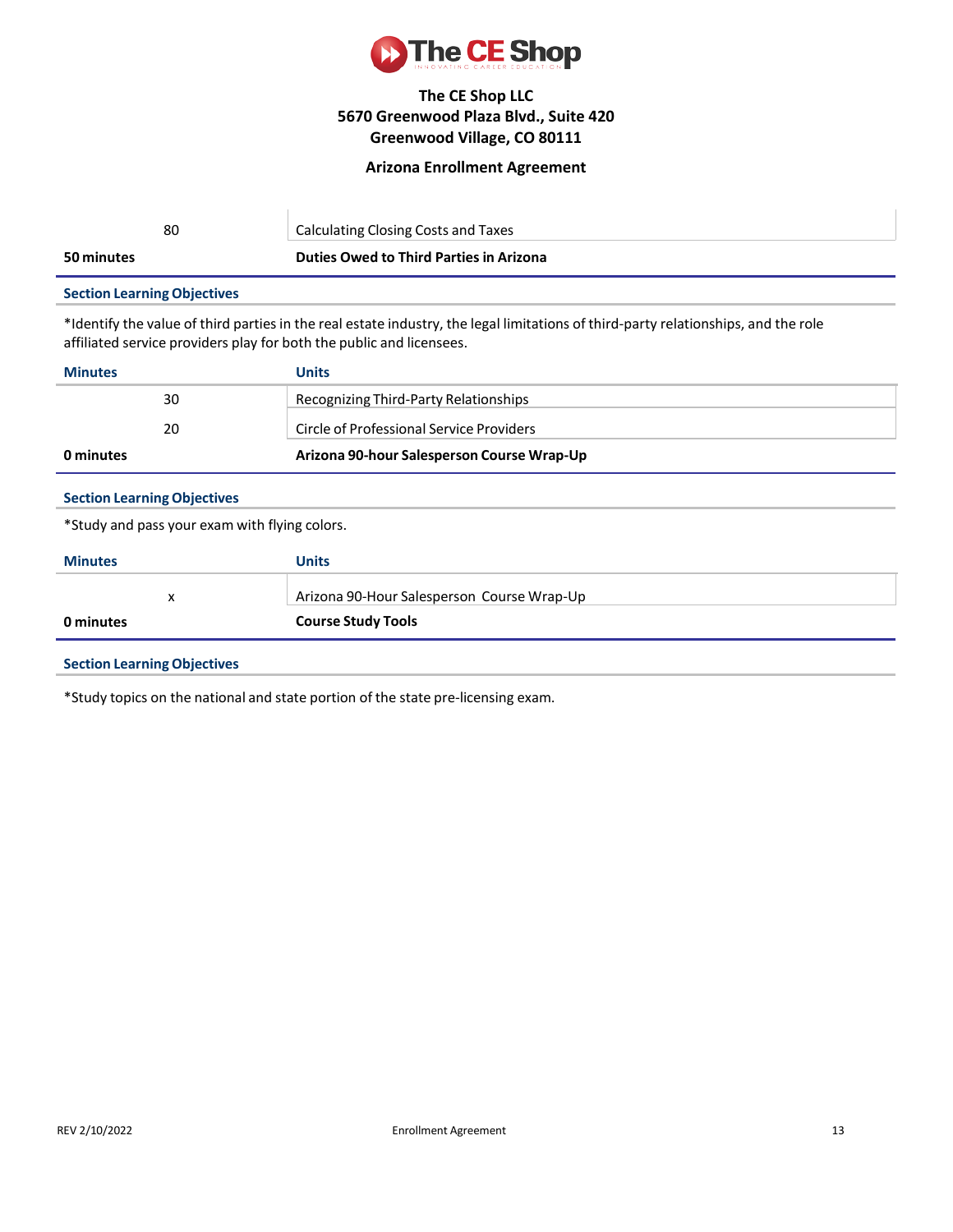

## **Arizona Enrollment Agreement**

| <b>Arizona 6-Hour Contract Writing Course</b>                                          |                                                                                          |  |  |  |
|----------------------------------------------------------------------------------------|------------------------------------------------------------------------------------------|--|--|--|
| 0 minutes                                                                              | Your Arizona 6-Hour Contract Writing Course                                              |  |  |  |
| <b>Section Learning Objectives</b>                                                     |                                                                                          |  |  |  |
| Recognize legally compliant and competent practices for writing real estate contracts. |                                                                                          |  |  |  |
| <b>Minutes</b>                                                                         | <b>Units</b>                                                                             |  |  |  |
| $\Omega$                                                                               | <b>Course Orientation</b>                                                                |  |  |  |
| 50 minutes                                                                             | <b>Introduction to Arizona Contracts</b>                                                 |  |  |  |
| <b>Section Learning</b><br><b>Objectives</b>                                           |                                                                                          |  |  |  |
|                                                                                        | Recall what types of contracts are often used in Arizona real estate practice.           |  |  |  |
| <b>Minutes</b>                                                                         | <b>Units</b>                                                                             |  |  |  |
| 50                                                                                     | <b>Introduction Arizona Contracts</b>                                                    |  |  |  |
| 100 minutes                                                                            | <b>Employment Agreements and Disclosures in Arizona</b>                                  |  |  |  |
| <b>Section Learning</b><br><b>Objectives</b>                                           |                                                                                          |  |  |  |
|                                                                                        | Recall the common types of Arizona real estate employment agreements.                    |  |  |  |
|                                                                                        | Identify the various disclosure forms that are used in Arizona real estate transactions. |  |  |  |
| <b>Minutes</b>                                                                         | <b>Units</b>                                                                             |  |  |  |
| 45                                                                                     | <b>Employment Agreements in Arizona</b>                                                  |  |  |  |
| 35                                                                                     | Additional Forms Used with Sellers                                                       |  |  |  |
| 150 minutes                                                                            | The Arizona Purchase Contract                                                            |  |  |  |
| <b>Section Learning</b><br><b>Objectives</b>                                           |                                                                                          |  |  |  |
| Identify the purpose of the Arizona purchase contract.                                 |                                                                                          |  |  |  |
|                                                                                        | Identify information provided in its sections and subsections.                           |  |  |  |
| Recall what buyers and sellers must provide in order for a contract to be valid.       |                                                                                          |  |  |  |
| <b>Minutes</b>                                                                         | <b>Units</b>                                                                             |  |  |  |
| 40                                                                                     | Getting Started with the Arizona Purchase Contract                                       |  |  |  |
| 45                                                                                     | Arizona Purchase Contract Disclosures and Due Diligence                                  |  |  |  |
| 30                                                                                     | Financing the Purchase Contract                                                          |  |  |  |
| 0 minutes                                                                              | Arizona 6-Hour Contract Writing Course Wrap-up                                           |  |  |  |
| <b>Section Learning</b>                                                                |                                                                                          |  |  |  |
| <b>Objectives</b>                                                                      |                                                                                          |  |  |  |
| Finish up.                                                                             |                                                                                          |  |  |  |
| <b>Minutes</b>                                                                         | <b>Units</b>                                                                             |  |  |  |
| 0                                                                                      | Arizona 6-Hour Contract Writing Course Wrap-up and Final Exam                            |  |  |  |

# **Course Cost**

\*The CE Shop reserves the right to adjust the course cost at any time prior to purchase.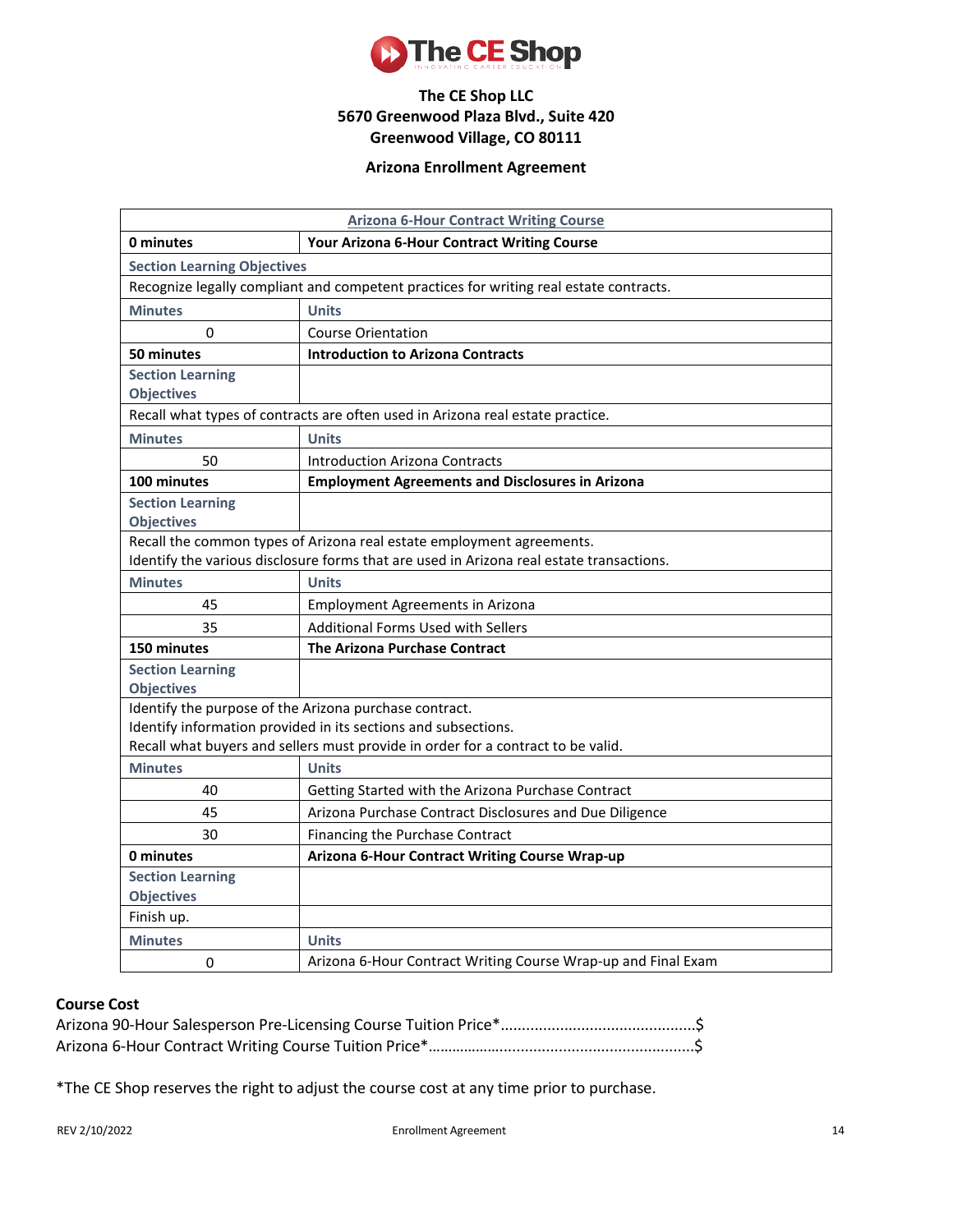

## **Arizona Enrollment Agreement**

Due to the tax law which mandates that online businesses must collect sales tax in certain states, if your state requires sales tax to be collected, it will automatically be added to the total amount due at checkout minus any donation made to The CE Shop Foundation.

## **Payment Plans**

| First Payment:  | Due Today                       | 33.33% |
|-----------------|---------------------------------|--------|
| Second Payment: | Due 30 days from first payment  | 33.33% |
| Third Pavment:  | Due 30 days from second payment | 33.34% |
|                 | Total:                          | 100%   |

The following terms and conditions apply to payment plans. The customer agrees:

- 1. Due to the tax law which mandates that online businesses must collect sales tax in certain states, if your state requires sales tax to be collected, it will automatically be added to each monthly payment plan total.
- 2. That the school is authorized to charge my credit card for the payments due on my account as the payments become due (in 30-day intervals); and
- 3. That the school is entitled to suspend my course in the event that I miss a payment for any reason and that the account will stay suspended until any past due payment(s) are received; and
- 4. That I am not entitled to receive my certificate of completion for the course until the school has been paid in full for the course;
- 5. That the school is entitled to charge my credit card an administrative fee of \$9.99 per payment made under the payment plan. Under no circumstances am I entitled to a refund of any administrative fees paid; and
- 6. In the event that any payment is not made per the above terms, the amount of the total unpaid balance shall be due and forthwith payable and the school shall be entitled to collect the full remaining unpaid balance. In the event that the school incurs any costs and/or fees (including reasonable attorney fees) in the collecting of any unpaid balance, the student agrees to pay said costs and/or fees and said costs and/or fees will be added to any unpaid balance.

## **The CE Shop's Guarantee (General Refund Policy)**

The CE Shop is committed to student satisfaction. If for any reason you are unsatisfied, The CE Shop will refund the purchase of any course(s), if the following conditions are met:

- 1. The request for the refund is submitted before the course expires; and
- 2. The request for the refund is within 30 days of purchase; and
- 3. The course(s) is not more than 50% completed.

**Pre-Licensing Courses:** The CE Shop guarantees that you will pass the state licensing exam or you are entitled to your money back. To obtain a refund of the purchase price of the Pre-Licensing course in the event that you do not pass your state licensing exam, you will be required to agree to the terms of and submit the [Affidavit.](https://www.theceshop.com/webapp/asset-storage/etsassets.synegen.com/ces-cms-dev/pdf/9f63c833-53a0-4aee-abf9-ebbb9d4cd597/Affidavit.pdf) Please contact our office at 1.888.827.0777 or [Support@TheCEShop.com](mailto:support@theceshop.com) for refund or credit hour requests. Partial credit is not given for any course.

REV 2/10/2022 **Enrollment Agreement** 15 **Expiration Date of Course:** The CE Shop's Pre-Licensing courses expire one year after the date of purchase. The CE Shop will allow students to purchase a new course at a 50% discount of the current retail price of the new course. Each individual course will have an expiration date listed in the student's account.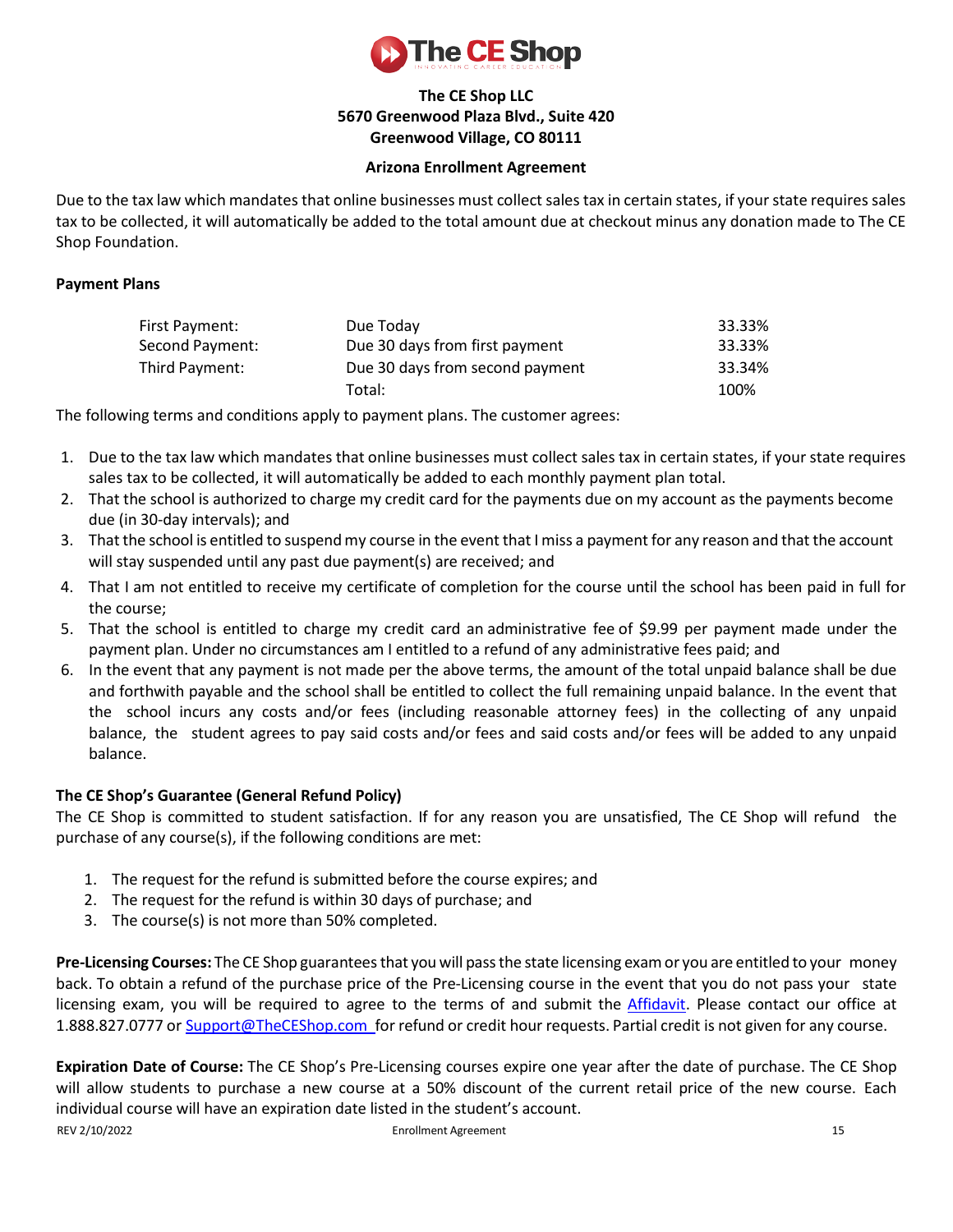

## **Arizona Enrollment Agreement**

If the course is not completed within 12 months of the date of purchase or other period as defined in the Terms and Conditions, the student will be required to purchase a new course at 50% of the current retail price of the new course. The student must fully complete the new course, including passing of the final exam, if the student wants credit for the new course.

## **Acknowledgments**

I have read the requirements and policies stated in the Terms and Conditions for entrance, biometric authentication, grading, attendance, conduct, leave of absence, withdrawal and completion. I have also read and agree to this Enrollment Agreement. As a condition of acceptance, I agree to adhere to, and abide by these requirements and policies with the knowledge that The CE Shop has the right to withdraw me from the program if I do not meet course requirements, standards of academic progress, or abide by the student conduct policy.

I understand that a criminal history may make me ineligible for the license I am seeking and that I may request a criminal **history evaluation from the licensing authority.**

Student is advised to print and keep copies of the following:

- 1. This Enrollment Agreement; and
- 2. The financial terms and conditions of purchasing this course.

**Fingerprint Clearance Card**: Fingerprint Clearance Card is issued by Arizona Department of Public Safety. The application packet of information may be obtained from DPS or the real estate schools. The process for obtaining the Fingerprint Clearance Card may take as long as eight – ten weeks.

**Disciplinary Actions Disclosure Form (LI-214/244)**: Information and documentation relating to the applicant's background must be provided upon application for licensure. Date of birth and Social Security Number are required. Criminal convictions and background disclosure on the Disciplinary Actions Disclosure Form [\(LI-214/244\)](http://www.azre.gov/Lic/LicForms.aspx) must be completed by all applicants, and depending on disclosures made, additional documents and information may be required. The Department CANNOT issue a license to a person convicted of a felony who is incarcerated, paroled or under community supervision or on probation. The Department may not issue a license to a person who has been convicted of a felony, or convicted of a misdemeanor offense, such as (but not limited to) theft, forgery, extortion, conspiracy to defraud, violence against another person, or crimes of moral turpitude. A Fingerprint Clearance Card issued by DPS is required by all applicants at time of application.

**Disclosure Document Checklist (LI-400):** When applying for an original license and disclosing a criminal conviction, adverse civil judgment, or denial of or discipline against a professional or occupational license on the [Disclosure](http://www.azre.gov/Lic/LicForms.aspx) [Document](http://www.azre.gov/Lic/LicForms.aspx) [Checklist](http://www.azre.gov/Lic/LicForms.aspx) Form (LI-400), additional documents and information identified on must be provided.

This Enrollment Agreement is not valid until acceptance by the student. Student's acceptance of the Terms and Conditions of this agreement is electronic and accomplished by:

- 1. Student checking the box next to the "Check this box to accept our Terms and Conditions"; and
- 2. Clicking "Submit Order" on the course check out page.